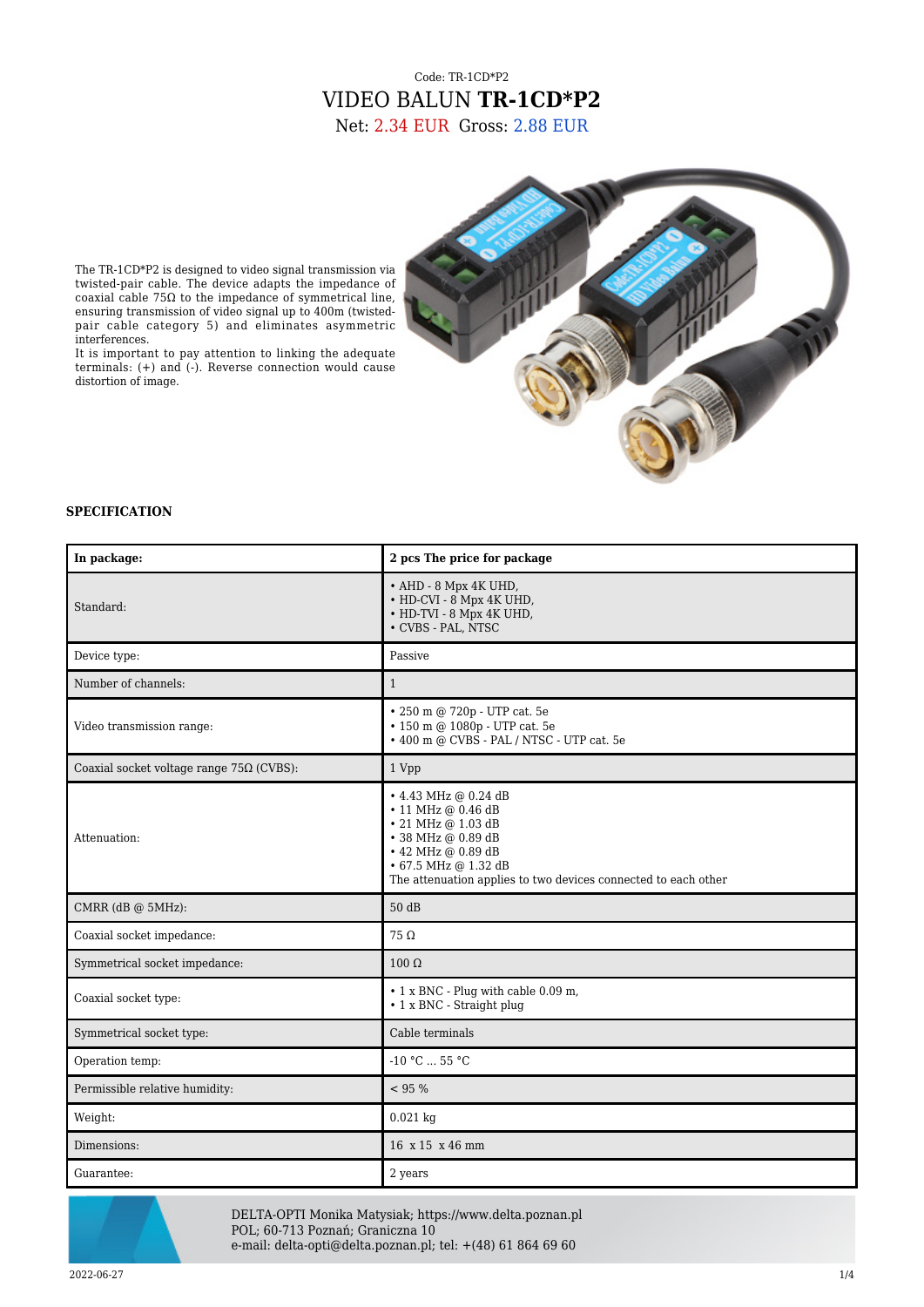





DELTA-OPTI Monika Matysiak; https://www.delta.poznan.pl POL; 60-713 Poznań; Graniczna 10 e-mail: delta-opti@delta.poznan.pl; tel: +(48) 61 864 69 60

2022-06-27 2/4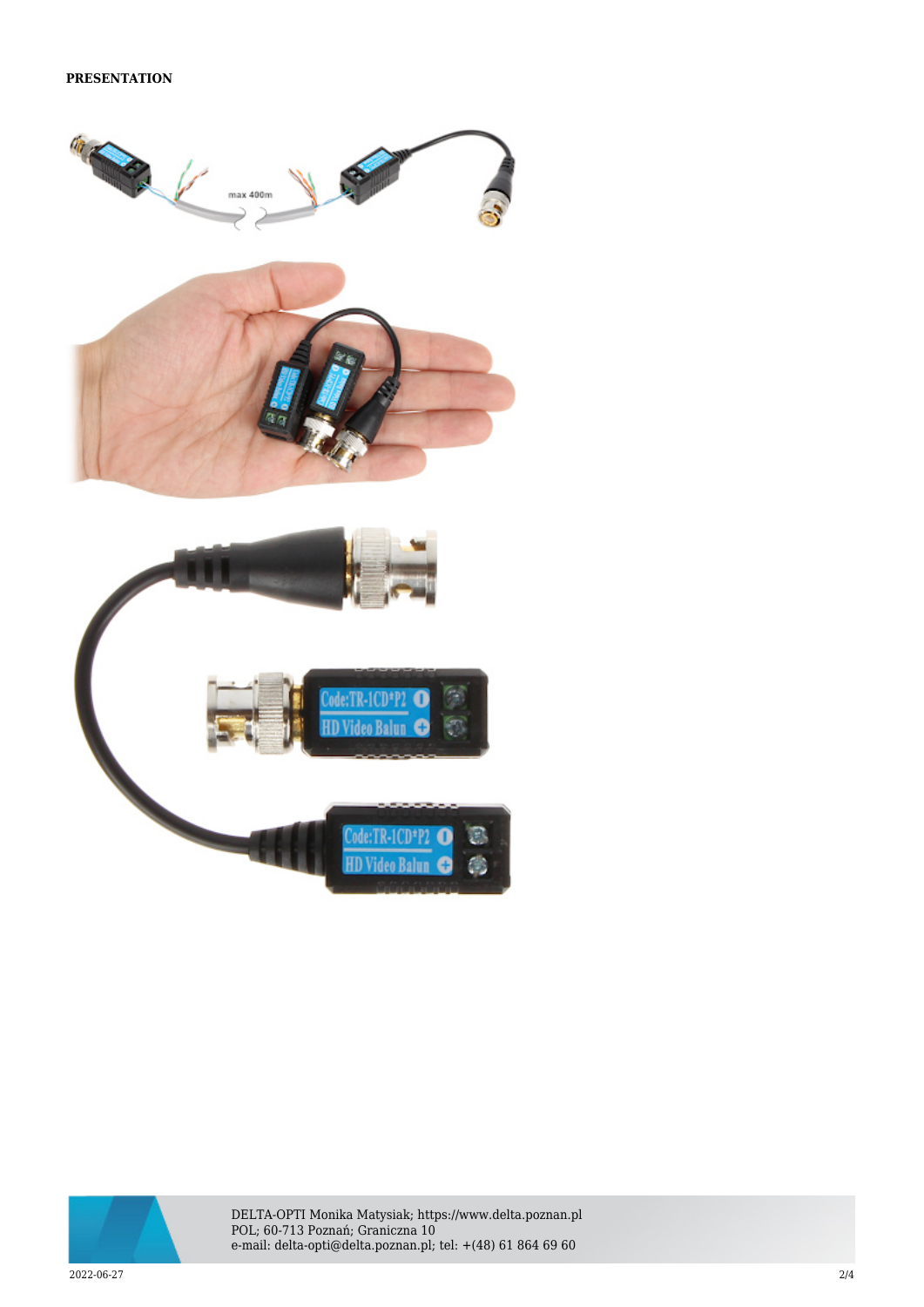

Connection diagram:



1) Camera

- 2) Monitor
- 3) Twisted-pair cable (1 pair)
- Package:



## **OUR TESTS**



DELTA-OPTI Monika Matysiak; https://www.delta.poznan.pl POL; 60-713 Poznań; Graniczna 10 e-mail: delta-opti@delta.poznan.pl; tel: +(48) 61 864 69 60

2022-06-27 3/4